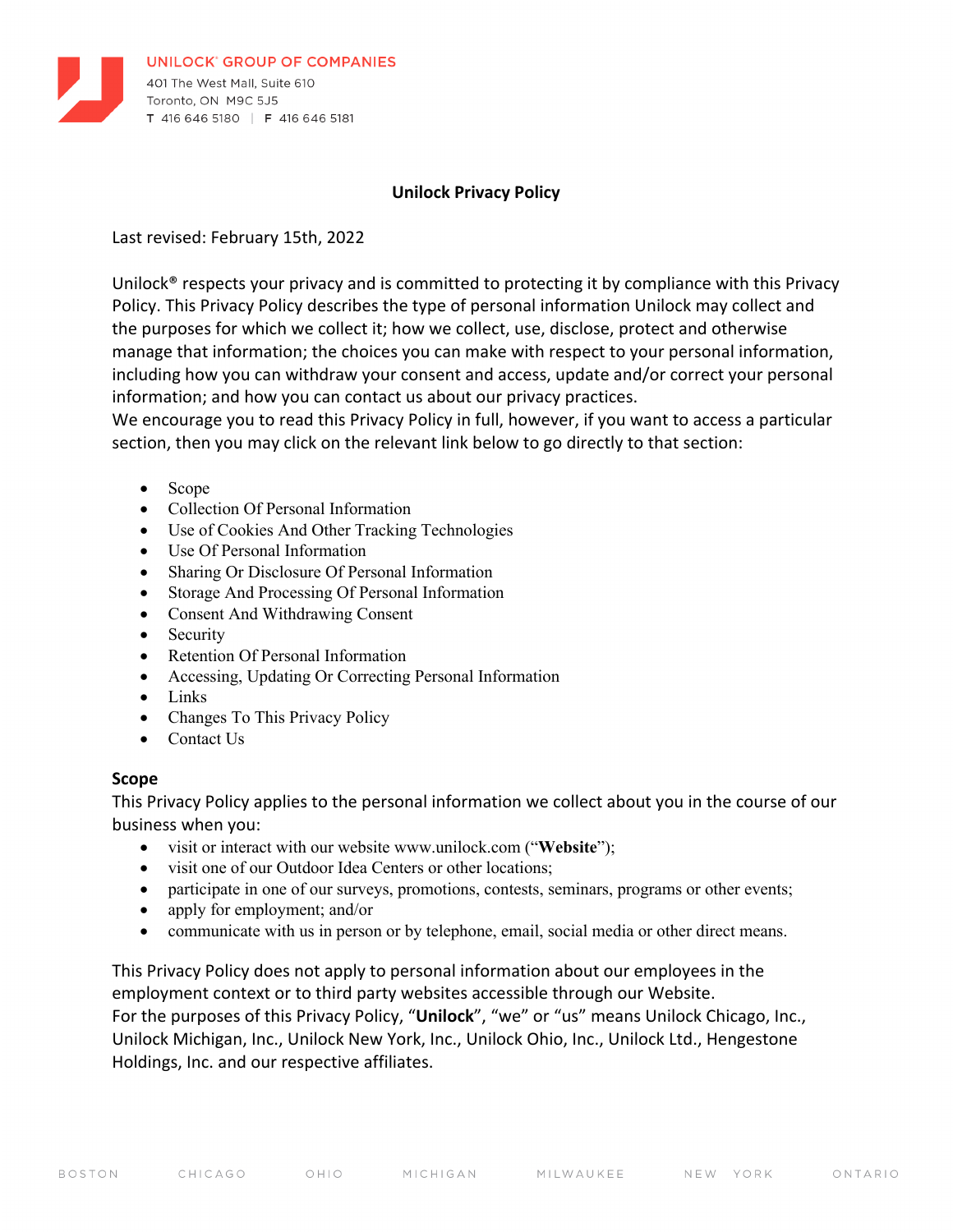Please note that Unilock authorized contractors are independent third parties. This Privacy Policy does not apply to these independent authorized contractors as they are responsible under applicable laws for adopting their own privacy policies describing their privacy practices with respect to any personal information that you may provide to them or that they may collect from you.

## **Collection of Personal Information**

Personal information is information about an identifiable individual. Depending on the nature of your interaction with us, the type of personal information we may collect includes: *Online account*: If you create an online account on our Website, we may request and collect personal information such as your name, company name, email address, address, telephone number, username and password. We will not share your personal data with an external party except in the circumstances described in this Privacy Policy.

*Promotions and Events*: If you register for or participate in one of our promotions, contests, seminars, programs or other events, we may collect personal information such as your name, address, telephone number, e-mail address and any other information that is required to administer your participation or that you may provide.

*Lifetime Guarantee & Product Rebates*: If you register for or make a claim under our Lifetime Guarantee, or apply for a Unilock product rebate, we may collect personal information such as your name, address, telephone number, e-mail address, and information about your purchase and proof of purchase.

*Reviews and Testimonials*: If you choose to provide a customer review or testimonial for our Website or our marketing materials, we will collect and may post or use, with your express consent, such reviews and testimonials on our Website or in our marketing materials. *Surveys*: If you choose to participate in one of our surveys, whether digitally or in person, we may collect certain information that may include personal information. We may also collect demographic information such as your marital status, age, gender, age of home, income, etc. *Communications and Requests*: If you sign up or subscribe to our email list or other promotional communications, or request a catalog or information about our products, services, warranty, promotions, seminars, programs, events, dealers or authorized contractors (for example, if you request a referral to a Unilock authorized contractor), we may collect personal information such as your name, email address, address, telephone number and any other information required in order to send such communications to you or respond to your request. *Customer Service*: If you contact us for customer support or with a comment, question or complaint, whether in person or by telephone, email, through our Website or in any other direct manner, we may collect personal information such as your name, address, telephone number, email address and any additional information you provide to us to help us respond to your request, comment, question or complaint.

*Employment*: If you apply for an employment opportunity with Unilock, we collect personal information about you that you provide, such as your name, address, email address and phone number, as well as personal information you include in your resume, cover letter and any related application materials.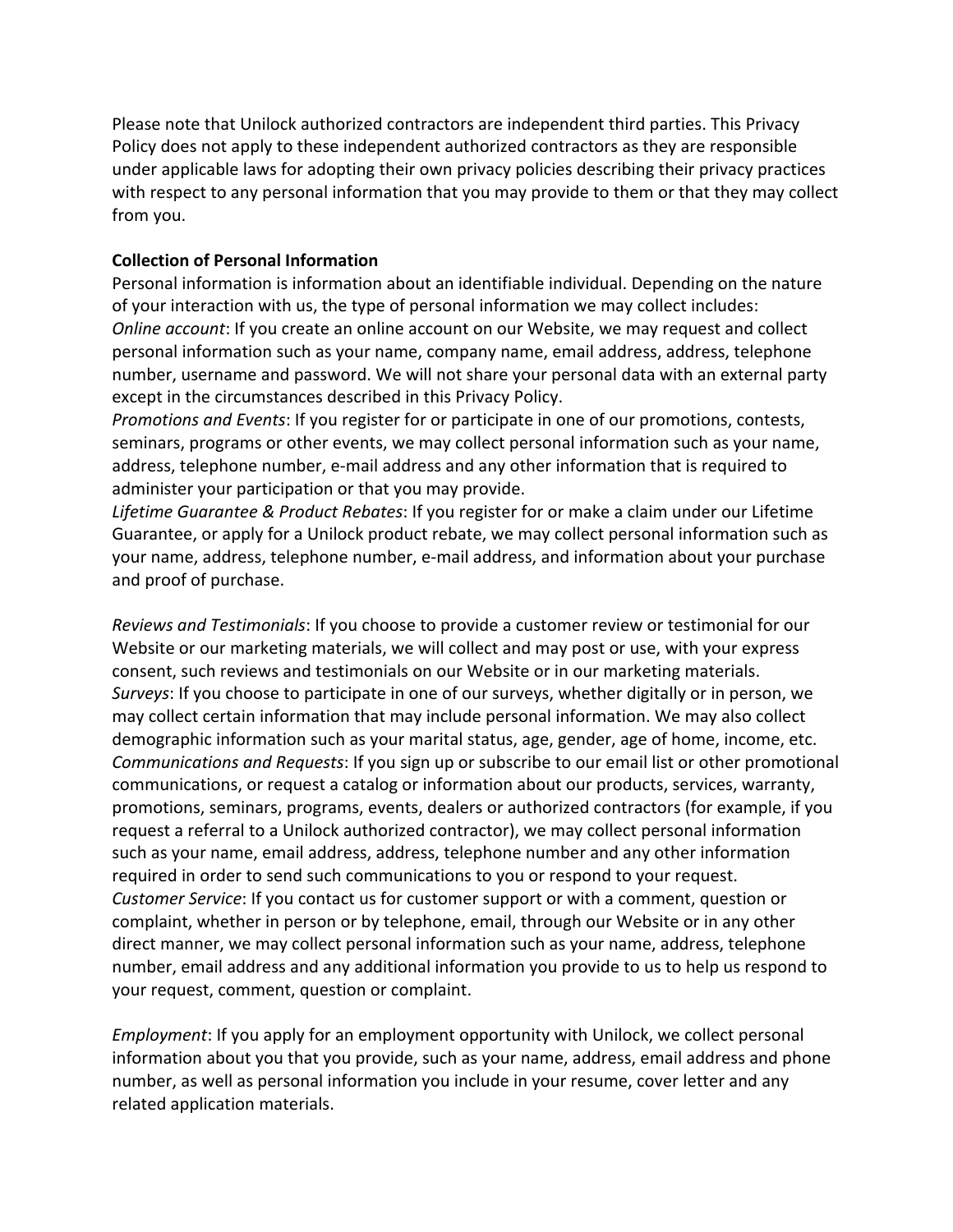For the most part, Unilock collects personal information about you when you provide it directly to us as described above. We may also, however, collect personal information in other ways that we describe to you at the point of collection.

#### **Use of Cookies and Other Tracking Technologies**

In some cases, we automatically collect certain information and technical data when you interact with our Website, emails, social media accounts and/or online advertising. For instance, we may collect your IP (Internet Protocol) address which will be anonymous and other related information such as the type of browser, operating system and device you are using. We may also track the pages you visit, the content you download, and look at what website you came from. We may collect geolocation data obtained from your IP address. We may use this information to provide you with a Website experience better tailored to your location and/or preferences, to help us understand Website activity, and to administer, monitor and improve our Website and email delivery.

## The technologies and services we use may include:

*Cookies*: Our Website uses cookies, which are small text files that are sent to your browser and may be stored on the hard drive of your computer to permit the Website to recognize future visits using that browser. The information provided through cookies may be used to recognize you as a previous user of the Website, to offer personalized page content and information for your use, to track your activity at the Website, and to otherwise facilitate your Website experience. You may set your browser to notify you when you receive a cookie or to block certain cookies, however, doing so may affect your ability to access certain parts of our Website or use certain features or functionality.

*Web Beacons or Pixel Tags*: Pages of our Website and our e-mails may contain small electronic files known as web beacons or pixel tags that permit us, for example, to count users who have visited those pages or opened an email and for other related Website statistics (for example, recording the popularity of certain Website content and verifying system and server integrity). *Google Analytics*: We use Google Analytics, a web analysis service of Google Inc. Google Analytics uses cookies to analyze your use of our Website, to create reports about visitor activities for us and to provide further services associated with the use of our Website. You may opt out of our use of Google Analytics by visiting the Google Analytics opt-out page at https://tools.google.com/dlpage/gaoptout. To learn more about Google Analytics and how it collects and processes data, visit https://policies.google.com/technologies/partner-sites.

*Interest-Based Advertising*: We sometimes work with online advertising vendors to provide you with relevant and useful ads. This may include ads served on our Website and on other third party websites. These ads may be based on information about your online activity collected by us or third parties on our Website or other third party websites. We or those third parties may use technologies such as cookies, web beacons or tracer tags to report certain information about your visits to our Website and other websites, such as web pages you visit and your response to ads, in order to measure the effectiveness of our marketing campaigns, better understand our users and to deliver ads that are more relevant to you, both on and off our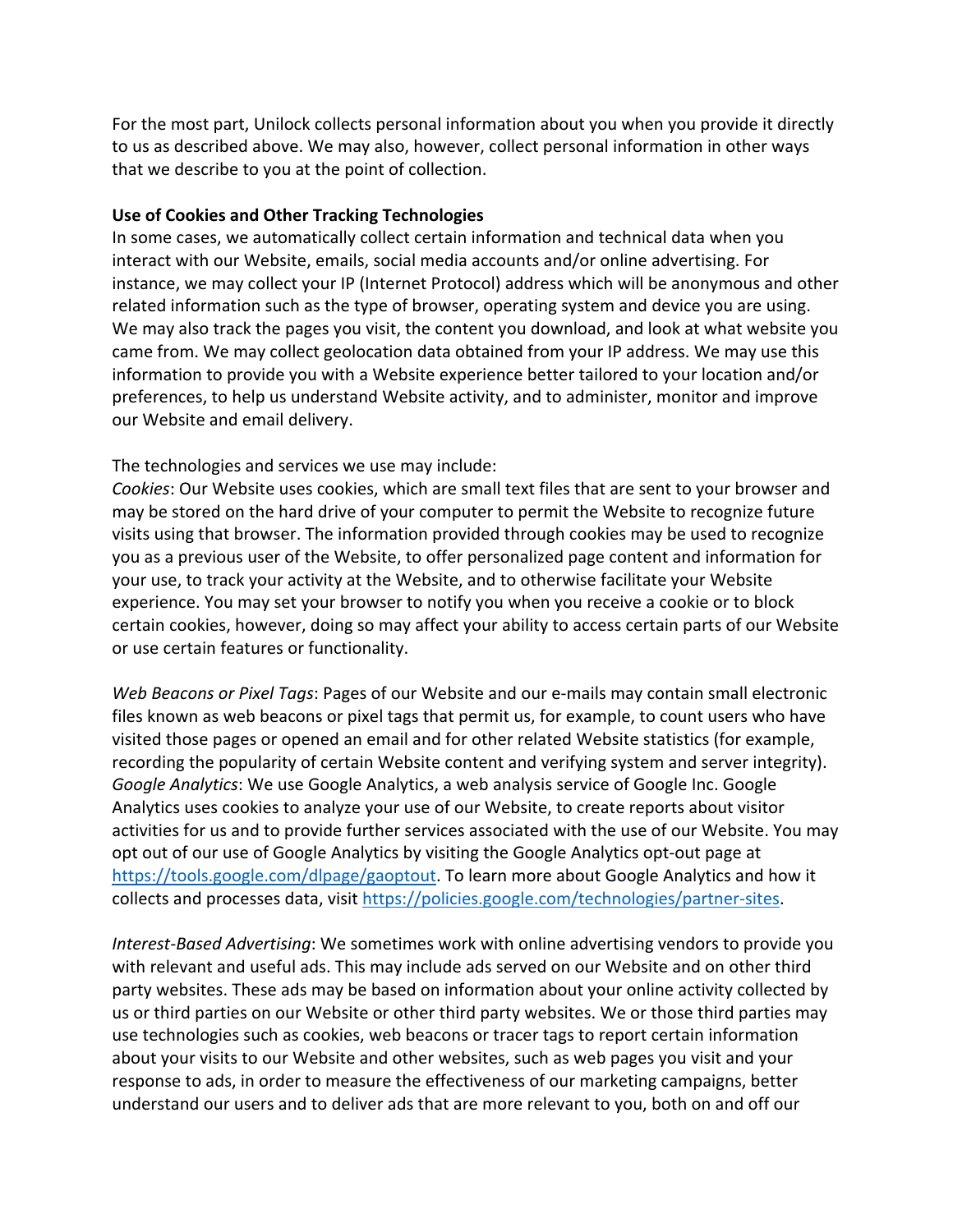Website. To learn more about interest-based ads and to opt-out of having your information used by participating companies for interest-based advertising purposes, visit http://www.networkadvertising.org/choices/ or https://youradchoices.ca/en/tools. If you optout of receiving interest-based ads, you will continue to receive advertising, but it will not be based on online behavioural information about you. We may also use services provided by third party platforms, including social media platforms, to serve you tailored ads. We may do this using web tracking tools or by providing a hashed version of your email address or other information to the platform provider. You may be able to opt out of their interest-based advertising by changing your advertising preferences in the platforms after you log in. For more information, you can contact us as set out below under the heading "Contact Us". *Social Media*: We may offer you the opportunity to engage with our content on or through third-party social networking websites, plug-ins and applications. When you engage with our content on or through third-party social networking websites, plug-ins and applications, you may allow us to have access to certain information associated with your social media account (for example, name, username, email address, profile picture, gender) as determined by the settings of the social media services to deliver the content or as part of the operation of the website, plug-in or application. Please note that your interactions on a social media platform are governed by the privacy policies of that platform. When you provide information from your social media account, we may use this information to personalize your experience on the Website and on the third-party social networking websites, plug-ins and applications, and to provide you with other information, products or services you may request.

### **Use of Personal Information**

Unilock uses the personal information we collect about you for our business purposes, including:

- to create and manage your online account;
- to administer and communicate with you about your participation in surveys, promotions, contests, seminars, programs or other events;
- to register you for, and administer, our Lifetime Guarantee in accordance with our warranty terms and conditions;
- to process a product rebate to which you are entitled;
- with your express consent, to post or use your comments, reviews or testimonials on our Website and/or in our other marketing materials;
- to respond to your questions, requests, comments or complaints;
- to provide, manage and improve our Website, product and service offerings, and marketing;
- to customize your experience on our Website;
- if you subscribe to our e-mail list or indicate that you wish to receive promotional or marketing communications, to communicate with you about product and service offerings, promotions, programs or events that may be of interest to you. You may opt-out or unsubscribe from receiving promotional or marketing emails at any time by following the unsubscribe instructions included in the email or by contacting us directly as described below (see "Contact Us");
- to notify you about changes to this Privacy Policy, our Website terms of use, or any of our events or programs in which you may be registered;
- to review, process and contact you with respect to your applications for employment;
- to detect, prevent, or investigate security breaches, error or fraud;
- to fulfill our legal obligations and enforce our rights and agreements with you;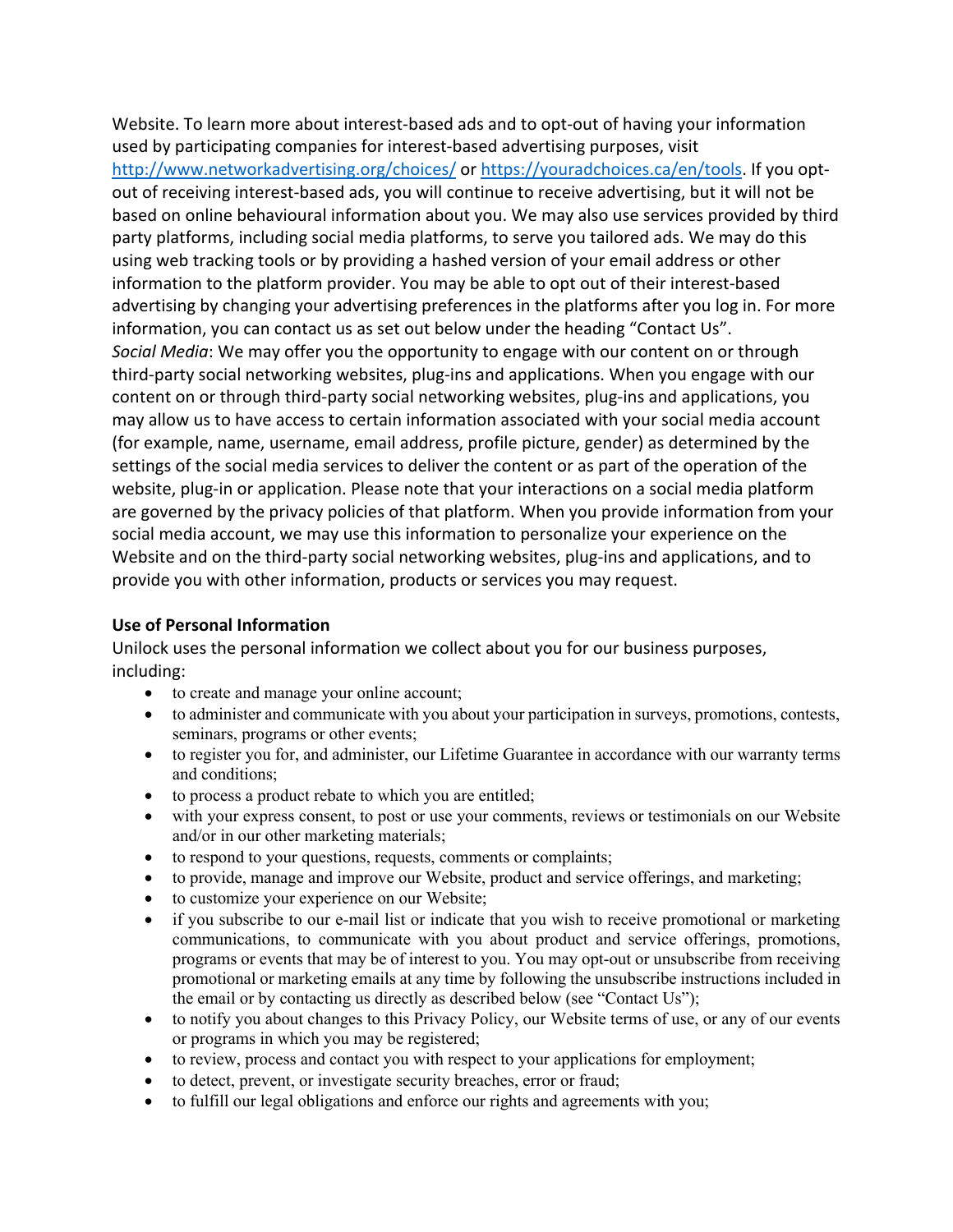- to fulfill any other purpose for which you provided the information or that was identified to you when it was collected; and
- for such other purposes with your consent, or as permitted or required by applicable law.

In some circumstances we may anonymize or de-identify your personal information so that it can no longer be associated with you and aggregate this de-identified information with deidentified information of other persons. We may use and disclose such anonymous and deidentified data for any legitimate business purpose, including marketing, customer service and business analytics.

## **Sharing or Disclosure of Personal Information**

We may share or disclose your personal information in the following circumstances:

- We may share your personal information with third-party service providers that we use to support our business operations (such as those that assist us with website hosting and optimization, location mapping, sending email and other communications, conducting surveys and data analytics), in which case we require such service providers not to use or disclose your personal information for any purpose other than for the purposes for which we share it with them, except as permitted or required by applicable law, and to protect it in a manner that is consistent with the standards we use and applicable law.
- If you request a referral to a Unilock authorized contractor, we may disclose your name, email, telephone number, address, and general information about the scope and type of your project, to one or more of our authorized contractors in order that they can contact you with respect to your request.

We may disclose business contact information of Unilock authorized contractors with our business partners who are running a joint promotion or program with us (for instance, with respect to financing options, discount programs or accessories they sell) for the purpose of sending email communications related to such programs [if such contractors have consented to such disclosure]. In such instances, we require that such business partners use such business contact information solely for such purpose and in accordance with applicable law. Recipients may opt-out or unsubscribe from receiving any such promotional emails by following the unsubscribe instructions included in the email, or by contacting us directly as described below (see "Contact Us").

- We may disclose your personal information to a prospective or actual buyer or other successor, in preparation for and/or upon completion of a merger, amalgamation, sale or other disposition of all or part of our business or assets, whether as a going concern or as part of a bankruptcy, liquidation or similar proceeding, in which the personal information held by Unilock is among the assets transferred. In these types of transactions, your information (including personal information) may be shared, sold or transferred, and it may be used subsequently by a third party.
- We may also disclose your personal information:
	- to comply with any court order, law, or legal process, including to respond to any government or regulatory request, in accordance with applicable law;
	- to enforce our rights and agreements, including our Website terms of use;
	- if we believe disclosure is necessary or appropriate to protect the rights, property or safety of Unilock, you or others;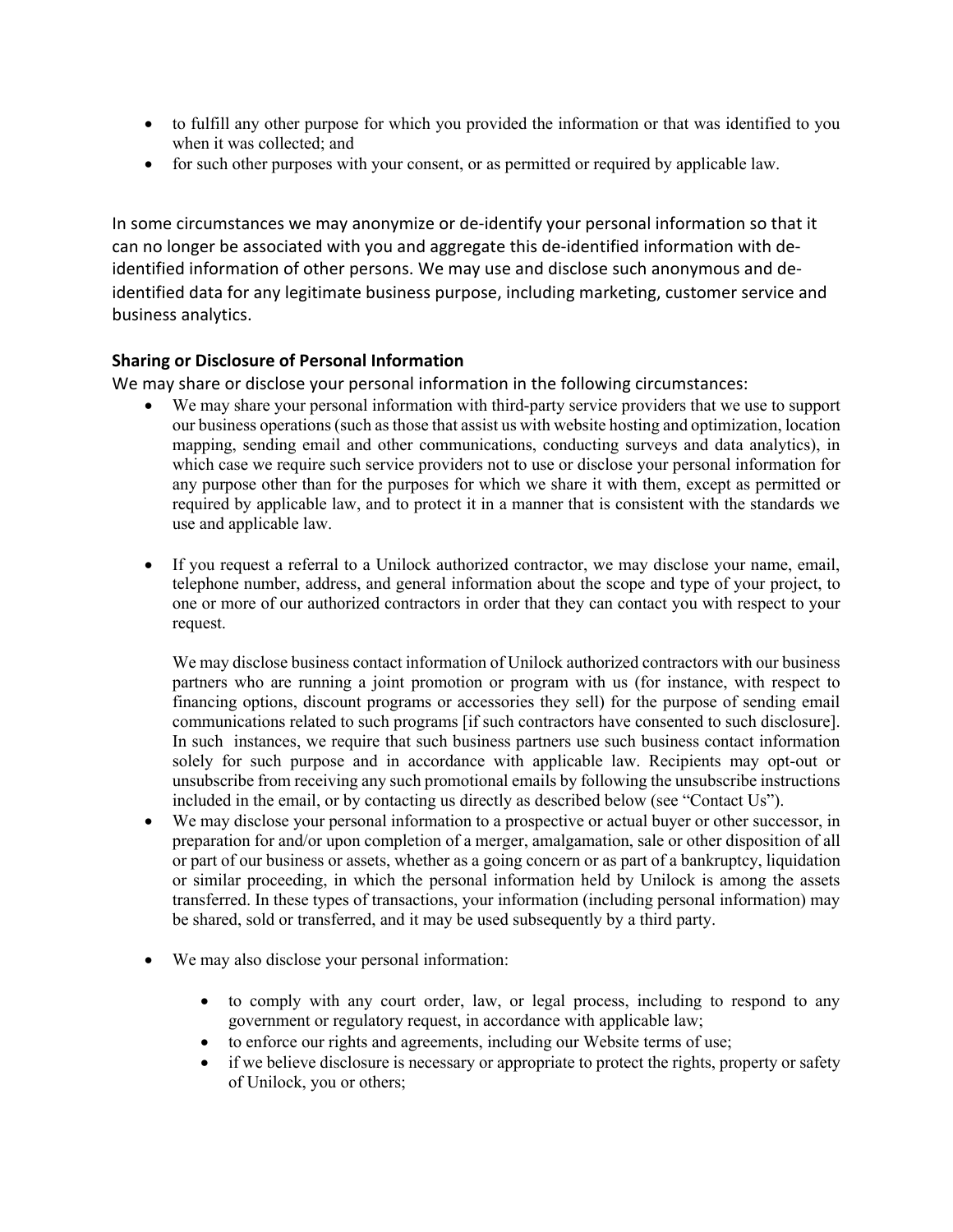- for any other purpose for which you provided the information or that was identified by us when it was collected; and
- for such other purposes with your consent, or as permitted or required by applicable law.

## **Storage and Processing of Personal Information**

Your personal information is stored, processed and/or otherwise used by or on behalf of Unilock in Canada and the United States, and in some cases may be processed and/or stored in other countries. Where your personal information is transferred to, processed and/or stored in a country other than your own, it may be subject to the laws of that country and may be subject to disclosure to the governments, courts and/or law enforcement or regulatory agencies of such other country in accordance with the laws of such country. Regardless of where your personal information is processed or stored, we will take reasonable steps to protect your personal information in accordance with this Privacy Policy and applicable privacy laws. For further information, please contact us as set out below (see "Contact Us").

#### **Consent and Withdrawing Consent**

By using our Website or providing us with your personal information, you consent our collection, use and disclosure your personal information in accordance with this Privacy Policy. You may withdraw your consent to our collection, use and disclosure of your personal information, subject to any legal and contractual restrictions and reasonable notice. If you withdraw your consent, we may not be able to provide you with the information, product or service you request. We will explain the implications to you at the time to help you with your decision. To withdraw your consent, please contact us as described below (see "Contact Us"). You may opt-out of receiving marketing or promotional emails from us at any time by following the unsubscribe instructions included in such emails or by contacting us as described below (see "Contact Us"). Even if you opt-out of receiving marketing or promotional emails, we may still send you non-promotional communications such as emails responding to or following up on an inquiry or other request, or in connection with warranty or rebate information, your online account, or programs or events in which you are registered.

#### **Security**

The security of your personal information is important to us. We use reasonable security safeguards appropriate to the sensitivity of the information we collect, including physical, organizational and technological measures, to protect your personal information against loss or theft, and unauthorized access, disclosure, copying, use or alteration.

In some cases, we also rely on you to assist us to safeguard your personal information. For instance, where you have created an account on our Website, or we have given you or you have chosen a password to access a password protected area of our Website, you are responsible for keeping your password confidential. We strongly recommend that you not share your password with others and promptly alert us if you believe your password has been compromised.

The Internet is not 100% secure and we cannot guarantee that our safeguards will always be effective or that your use of our Website will be completely secure. A breach of security safeguards can result in such risks as phishing and identity theft. In such cases, we will act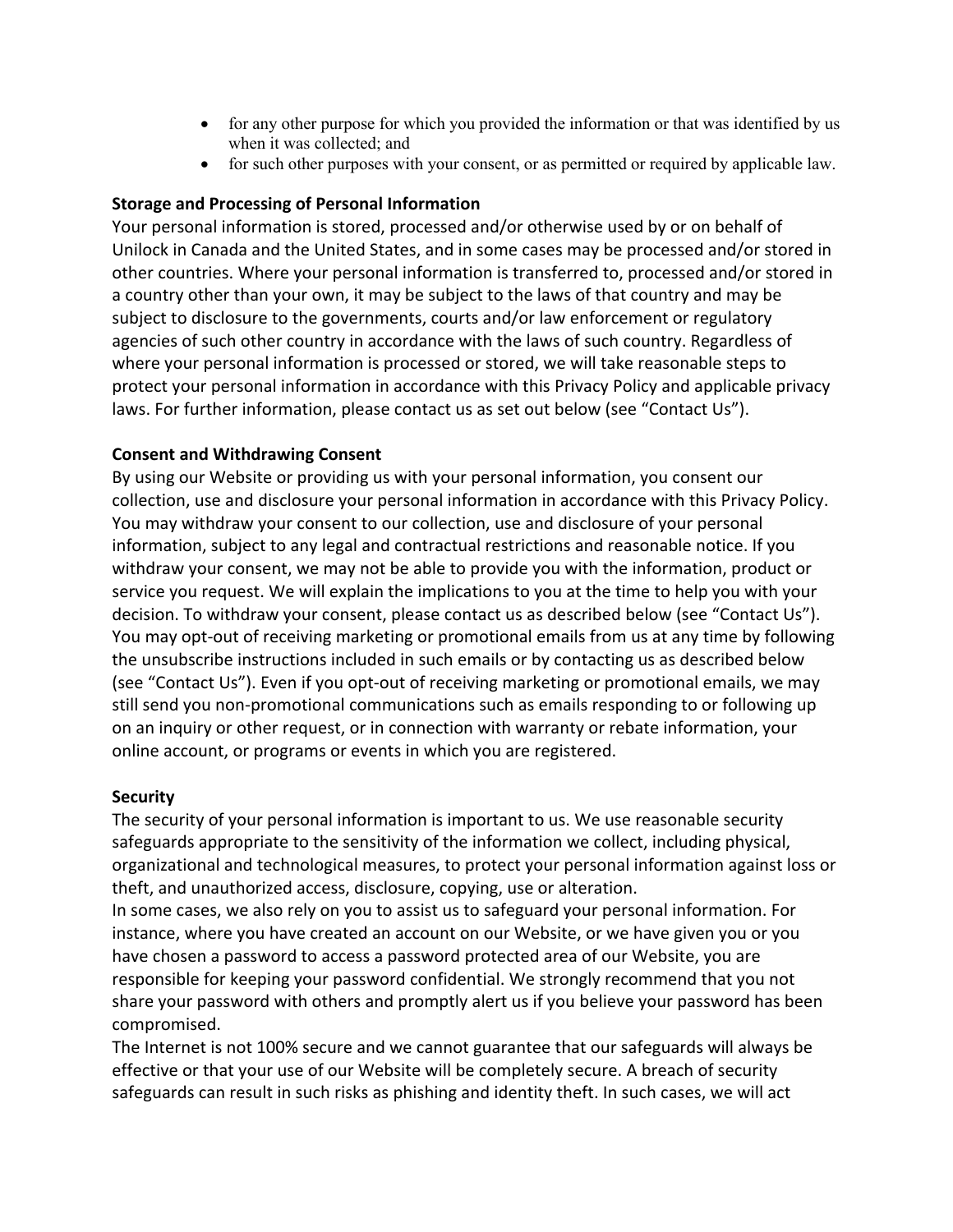promptly to mitigate the risks and to inform you where there is a real risk of significant harm, or as otherwise required by applicable law.

## **Retention of Personal Information**

We retain your personal information as long as reasonably necessary for the fulfilment of the purposes for which is was collected as set out in this Privacy Policy, or as otherwise required or permitted by applicable law. The length of time we retain personal information may vary depending on the nature of the information and the purpose for which it was collected.

## **Accessing, Updating or Correcting Personal Information**

To the extent required or permitted by applicable law, we will, upon request, inform you of the existence, use and disclosure of your personal information in our custody or control and provide you with access to that information. You may also request that we update or correct any inaccurate, outdated or incomplete personal information in our custody or control. We may require specific information from you to help us confirm your identity and respond to your request. Applicable law may allow or require us to refuse to provide you with access to some or all of your personal information, or we may have destroyed, erased, or made your personal information anonymous in accordance with our record retention obligations and practices. If we cannot provide you with access to your personal information, we will inform you of the reasons why, subject to any legal or regulatory restrictions.

To request access to, or to update or correct your personal information in our records, please contact us in writing as described below (see "Contact Us") or, if you have created an account on our Website, you can access and update your online profile information at any time by logging into the Website and visiting your account profile page.

#### **California Privacy Notice**

Pursuant to applicable California law, including the California Consumer Privacy Act ("**CCPA**"), Unilock makes the following disclosures regarding the personal information it has collected within the last 12 months:

| <b>Category of Personal</b><br><b>Information</b>                                                                                               | Category of<br><b>Source from</b><br>which Data is<br><b>Collected</b> | <b>Purpose of Collection</b>                                                                                                                                                                                                                 | <b>Category of Third</b><br>Parties to whom<br>Data is Disclosed |
|-------------------------------------------------------------------------------------------------------------------------------------------------|------------------------------------------------------------------------|----------------------------------------------------------------------------------------------------------------------------------------------------------------------------------------------------------------------------------------------|------------------------------------------------------------------|
| Identifying<br>information and<br>contact information,<br>such as name,<br>company name, e-mail<br>address, phone<br>number, mailing<br>address | Directly from<br>users                                                 | To provide and support our<br>Website, products and services; to<br>administer online user accounts;<br>to maintain our electronic and<br>digital programs; to market to<br>users; to provide customer service<br>and communicate with users | <b>Service Providers</b>                                         |
| Product purchase<br>information, such as<br>name, contact                                                                                       | Directly from<br>users                                                 | To administer our Lifetime<br>Guarantee and related warranty<br>programs; to process rebates                                                                                                                                                 | <b>Service Providers</b>                                         |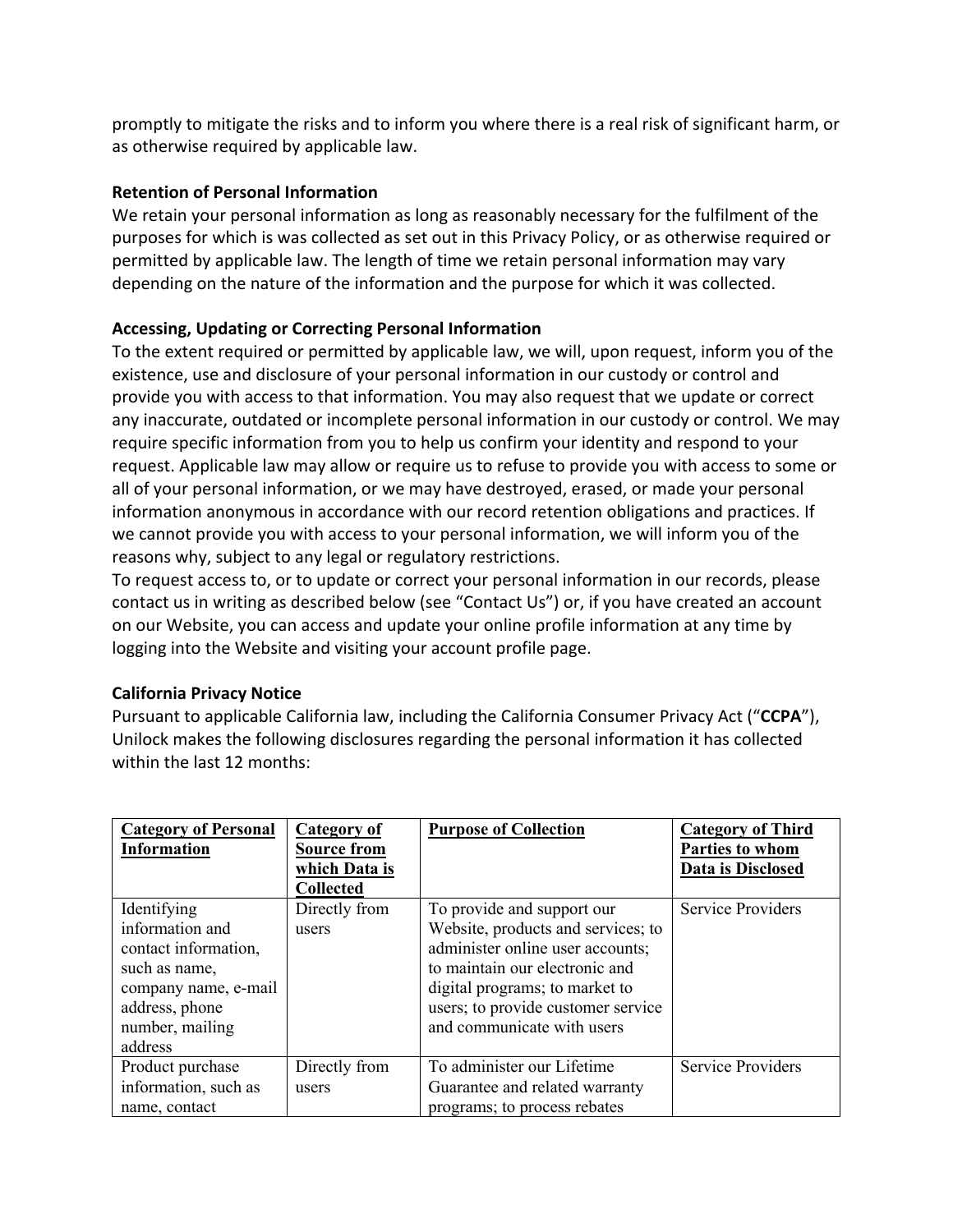| information, and proof<br>of purchase<br>information                                                      |                                               |                                                                                                                                                                                              |                          |
|-----------------------------------------------------------------------------------------------------------|-----------------------------------------------|----------------------------------------------------------------------------------------------------------------------------------------------------------------------------------------------|--------------------------|
| Demographic<br>information, such as<br>marital status, age,<br>gender, age of home,<br><i>ncome</i>       | Directly from<br>users                        | To administer surveys,<br>promotions, and other programs<br>and events; to maintain our<br>electronic and digital programs;<br>to market to users; to personalize<br>user experience with us | <b>Service Providers</b> |
| Automatically<br>collected information<br>on websites such as IP<br>address, device type,<br>browser type | Cookies and<br>other tracking<br>technologies | To conduct data analytics and<br>support our Website; to monitor,<br>analyze and improve our services<br>and our Website's performance<br>and functionality                                  | <b>Service Providers</b> |

We have not sold consumers' personal information in the 12 months preceding the "last revised" date at the top of this Privacy Policy.

If you are a California resident, pursuant to the CCPA, you have the right to request:

- the categories of personal information we have collected about you;
- the categories of sources from which your personal information is collected;
- the business or commercial purpose of collecting or selling your personal information;
- the categories of third parties with whom we shares your personal information;
- the specific pieces of personal information we have collected about you;
- when and if applicable, the categories of personal information that we have sold about you and the categories of third parties to whom the personal information was sold, if applicable;
- deletion of your personal information; and
- an opt-out of having your personal information disclosed or sold to third parties.

To submit a request, or designate an authorized agent to make a request under the CCPA on your behalf, please contact us at ccpa@unilock.com or 1-800-UNILOCK or complete the web form located at unilock.com To verify your identity when you submit a request, we will match the identifying information you provide us to the personal information we have about you. If you have an account with us, we may also verify your identity through our existing authentication practices for your account. Requests will typically be honored within 45 days or less, but may take up to 90 days based on the results of verification.

We will not be required to comply with your request to delete your personal information if it is necessary for us to maintain your personal information in order to:

• complete the transaction for which the personal information was collected, provide a good or service requested by you, or reasonably anticipated within the context of our ongoing business relationship with you, or otherwise perform a contract between you and us;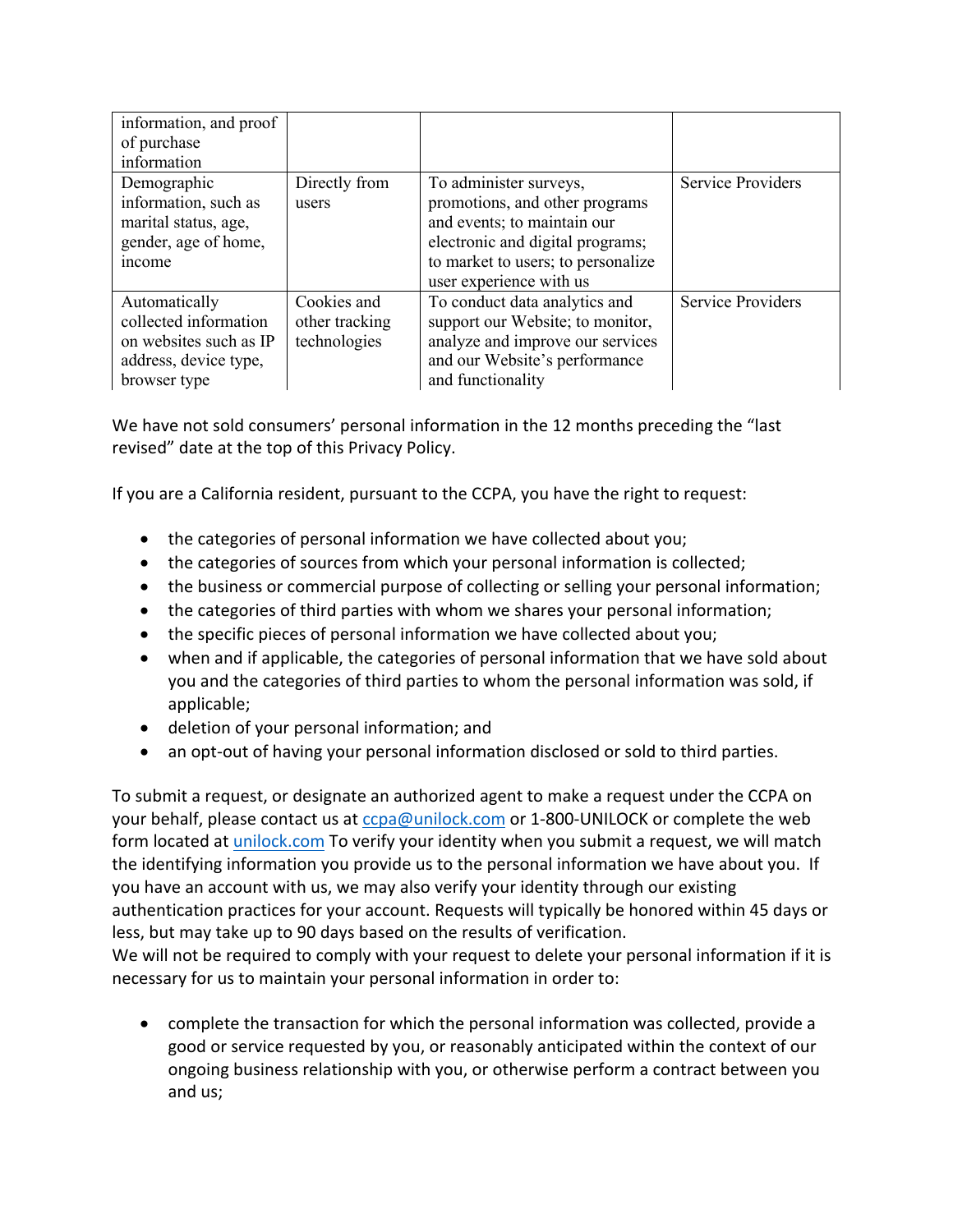- detect security incidents, protect against malicious, deceptive, fraudulent or illegal activity, or prosecute those responsible for that activity;
- debug to identify and repair errors that impair existing intended functionality;
- exercise free speech, ensure the right of another consumer to exercise his or her right of free speech or exercise another right provided for by law;
- comply with the California Electronic Communications Privacy Act pursuant to Chapter 3.6 (commencing with Section 1546) of Title 12 of Part 2 of the Penal Code;
- engage in public or peer-reviewed scientific, historical, or statistical research in the public interest that adheres to all other applicable ethics and privacy laws, when our deletion of the information is likely to render impossible or seriously impair the achievement of such research, if you have provided informed consent;
- to enable solely internal uses that are reasonably aligned with your expectations based on your relationship with us;
- comply with a legal obligation; or otherwise use your personal information, internally, in a lawful manner that is compatible with the context in which you provided the information.

We will not discriminate against you in the event you exercise any of the aforementioned rights under CCPA, including, but not limited to, by:

- denying goods or services to you;
- charging different prices or rates for goods or services, including through the use of discounts or other benefits or imposing penalties;
- providing a different level or quality of goods or services to you; or
- suggesting that you will receive a different price or rate for goods or services or a different level or quality of goods or services.

# **Your Nevada Privacy Rights**

We do not currently sell your covered information as those terms are defined under applicable Nevada law. However, you may still submit an opt-out request and we will honor that request as required by Nevada law if we were to ever engage in such a sale in the future. If you are a Nevada resident and would like to opt-out of future sales of your covered information, please contact us as set out below (see "Contact Us"). Your request must include your full name, street address, city, state, zip code, and an e-mail address so that we can contact you if needed regarding this request. You may also be required to take reasonable steps as we determine from time to time in order to verify your identity and/or the authenticity of the request. We will respond to your request within 60 days either confirming that your request has been processed or indicating that we need an additional 30 days to complete the request.